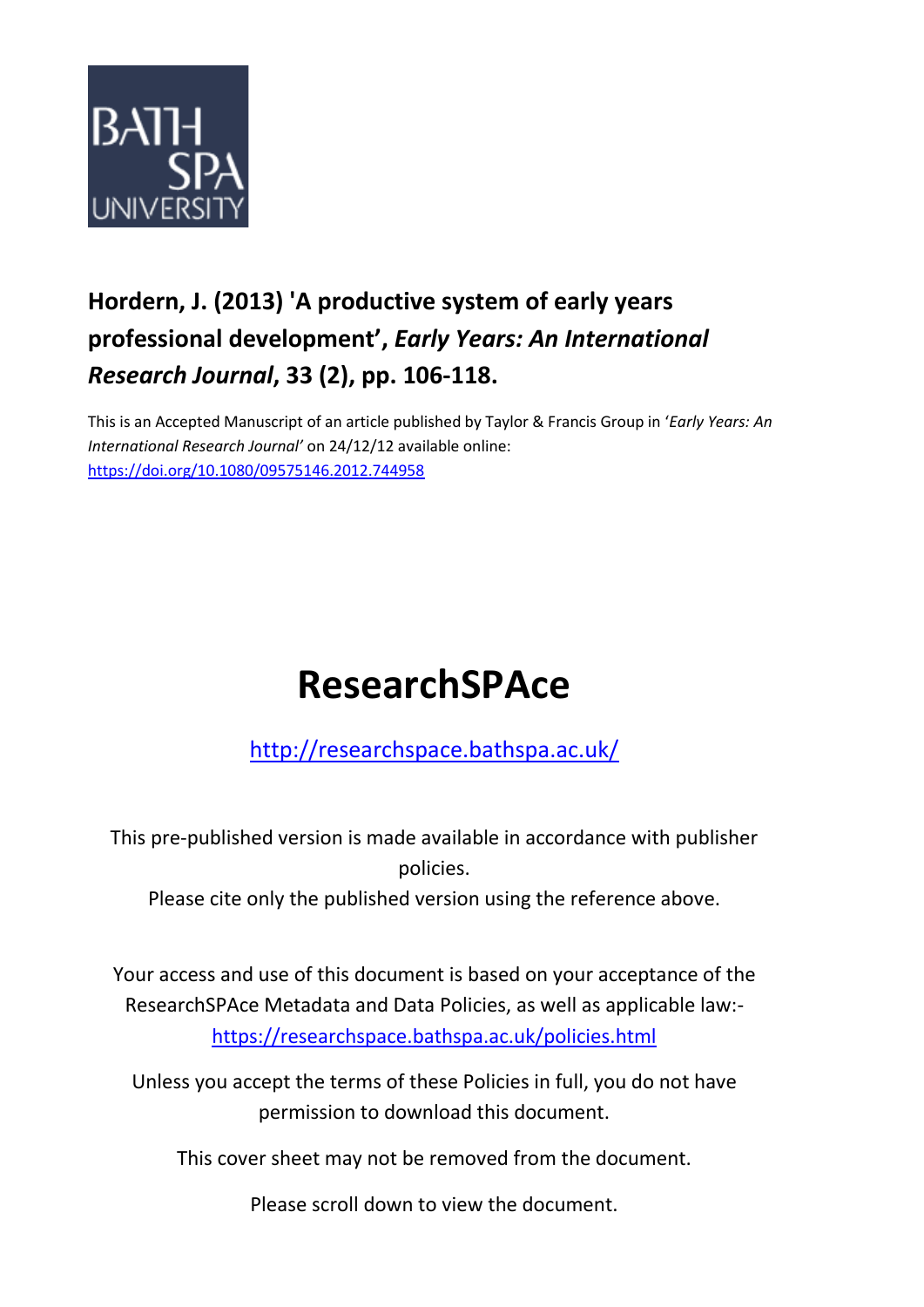#### **A productive system of early years professional development**

Jim Hordern

Jim Hordern has worked in adult and higher education, learning and development, and in local authorities in England and Wales. He has researched various aspects of education and professional development, including in children and young people's services.

**Word count:** 5230

#### **Abstract**

This paper uses the concept of the productive system to identify some of the tensions between the stages of professional development of early years practitioners and the relationships between the various actors within the system of professional formation in England. In the context of the recommendations of the Nutbrown review a series of challenges facing early years professionalism and the design and delivery of continuous professional development are discussed. These include issues that relate to the predominance of external influence on the nature of early years professional knowledge, the significance of the early years setting in supporting practitioner learning and influences on workplace learning processes. Some strategies for strengthening practitioner influence over the productive system are briefly outlined, which relate specifically to how practitioners engage with the challenge of how CPD is organised and located as part of an early years professional identity.

**Key words: professionalism, cpd, workforce, Nutbrown, productive systems**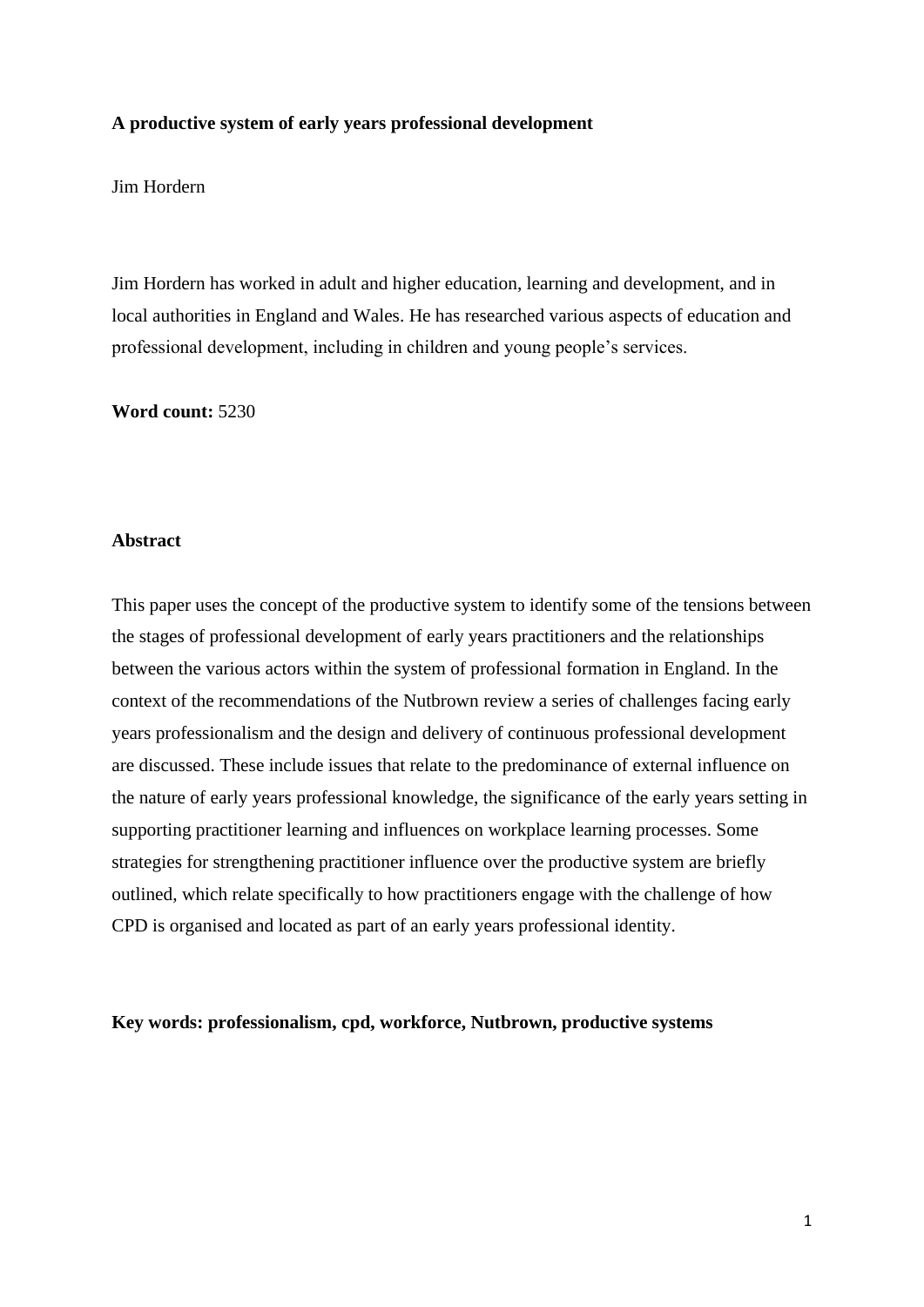### **Introduction**

The period of New Labour government (1997-2010) saw radical change to the initial and continuing professional development opportunities for those working in early years and the wider children and young people's workforce in England. These changes can be seen as part of the transformation of the public services enacted during the New Labour era, providing greater structure to the workforce so that early years childcare and education could better support economic and social objectives (Stedward 2003; Moss 2006). Comparative data indicates that the programme of investment and reform delivered some benefits (OECD 2006), with England making considerable progress since 1999 to close the gap with other national systems, in terms of overall outcomes for children and standards of workforce development.. For many practitioners working with young children the scale of the reform was welcome. It can be argued that the reforms resulted in greater practitioner awareness of the value of professional development, and its connection with professionalism (Miller 2008). Professional development opportunities multiplied, including at higher education level (Edmond et al. 2007). The combination of the availability of flexible delivery through the sector-endorsed two year Foundation Degrees in early years and a workforce largely under qualified at higher education level, resulted in a situation in which Foundation Degrees in 'Education' subjects formed the largest group of all Foundation Degrees available in England (HEFCE 2008; Edmond et al. 2007).Demand for initial and continuing professional development was increased further by the ambition for a degree-qualified professional in every early years setting, a commitment which the Conservative and Liberal Democrat coalition government elected in 2010 has adjusted but retained (DfE/DoH 2011), and the introduction of Early Years Professional Status (EYPS) (CWDC 2006).The early years sector endorsed foundation degree (EYSEFD), set up in 2003, required applicants to have two years' work experience in education and childcare, and this enabled the development of curriculum-models that incorporated extensive work-based learning and provided opportunities to recognise existing knowledge, an approach that appears to have been viewed very positively by practitioners (Snape et al. 2007). Despite concerns around the depth and criticality engendered by new courses and frameworks, relating to wider criticisms of foundation degrees (Ainley 2004), and questions around how the courses will promote professional status (Edmond et al. 2007), it can be argued that the outcomes of the New Labour reforms resulted in a 'higherness' and 'professionality' that previously had been less accessible to practitioners working with young children. It can also be argued that this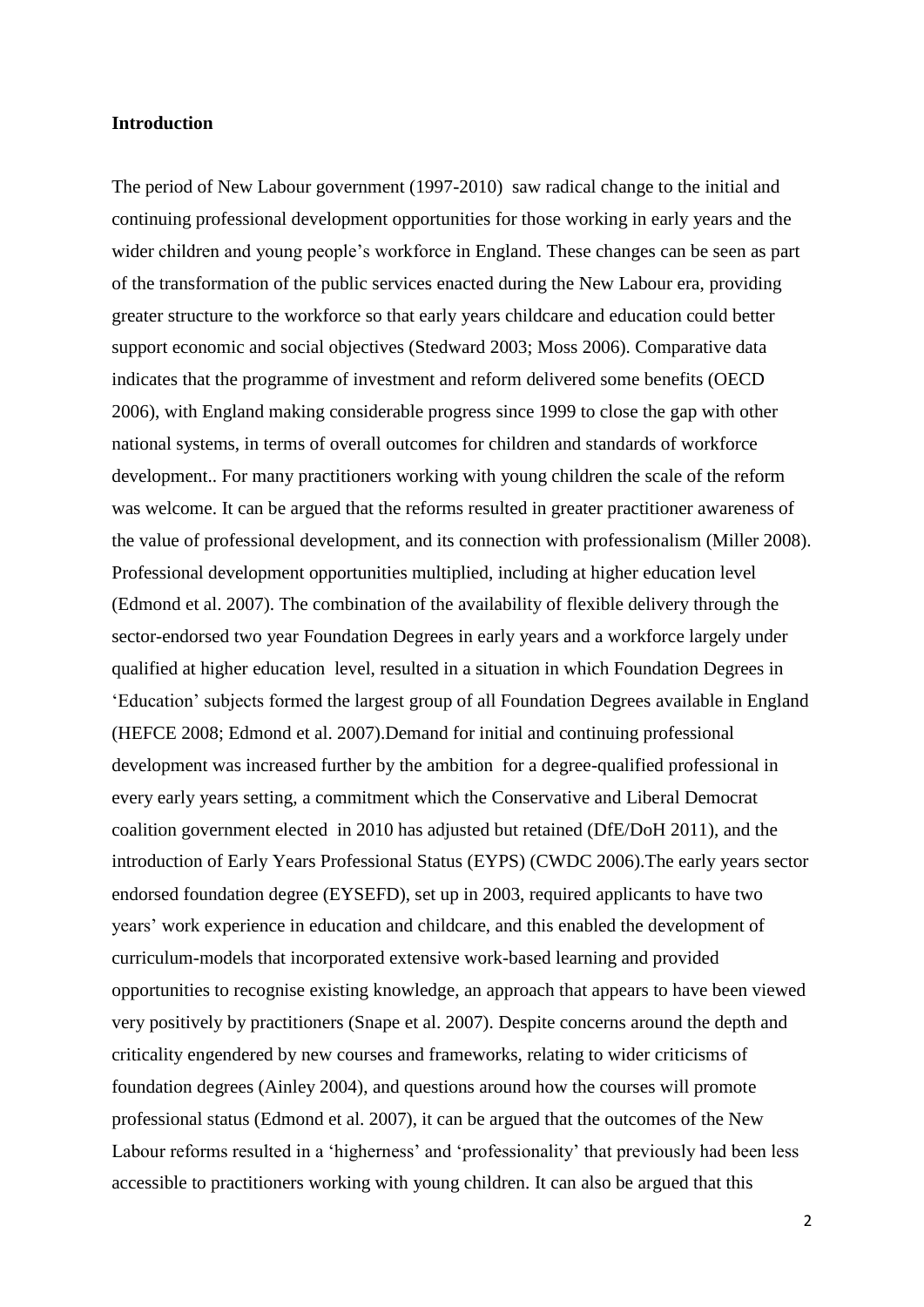progress with professional development has nevertheless not changed wider public perceptions of early years work (TACTYC 2011a). Furthermore, in contrast to the majority of other OECD countries, professional development in England is noticeably characterised by the limited extent of employer involvement, and a reliance on formal training courses, with minimal use of onsite mentoring, blended and online learning (OECD 2012). This might suggest that the reforms have managed to ensure higher levels of qualification achievement, but did not deliver a framework that encourages employers and practitioners to take responsibility for CPD in the context of ongoing practice improvement.

The increased focus on professional development has had other impacts. In addition to recognising some of the skills and knowledge developed by those with many years of experience, at a local level there have been opportunities for groups of practitioners to engage with some of the key issues relating to working with young children. Structures such as the Common Induction Standards and the Common Core of skills and knowledge (CWDC 2007, 2008) aimed to identify and explore gaps in core knowledge, and to build a degree of shared understanding amongst practitioners (DCSF 2008; CWDC/PRI 2008). This can be seen as part of wider reform that involved all those working with young children. The notion of the 'team around the child' and the prominence given to inter-professional working in early years workforce development suggested that early years practitioners were an important part of the jigsaw of professionals responsible for the wellbeing of all children and for identifying children in need, including those in need of protection (DCSF 2008).

These reforms can be seen as leading to an 'associate professionalism' or 'semiprofessionalism' (Edmond and Price 2009), which was affected by the limited control that children and young people's practitioners have over the body of knowledge which defines their practice, and the speed of the introduction of workforce reform. The experience of early years professionals remains significantly different from the autonomy and prestige traditionally enjoyed by the higher status professions (Evetts 2005). It also differs from the more established 'welfare professions' of teaching and social work, which are similarly influenced by changes in government policy, but have greater resources and status. Early years professionalism can be seen as imposed 'from above' by the government and its agencies, through '*domination of forces external to the occupational group'* (Evetts 2011, 407). It can also be seen to share aspects of the '*organisational professionalism*' (Evetts 2005, 4) that characterises the public service or welfare professions more generally, including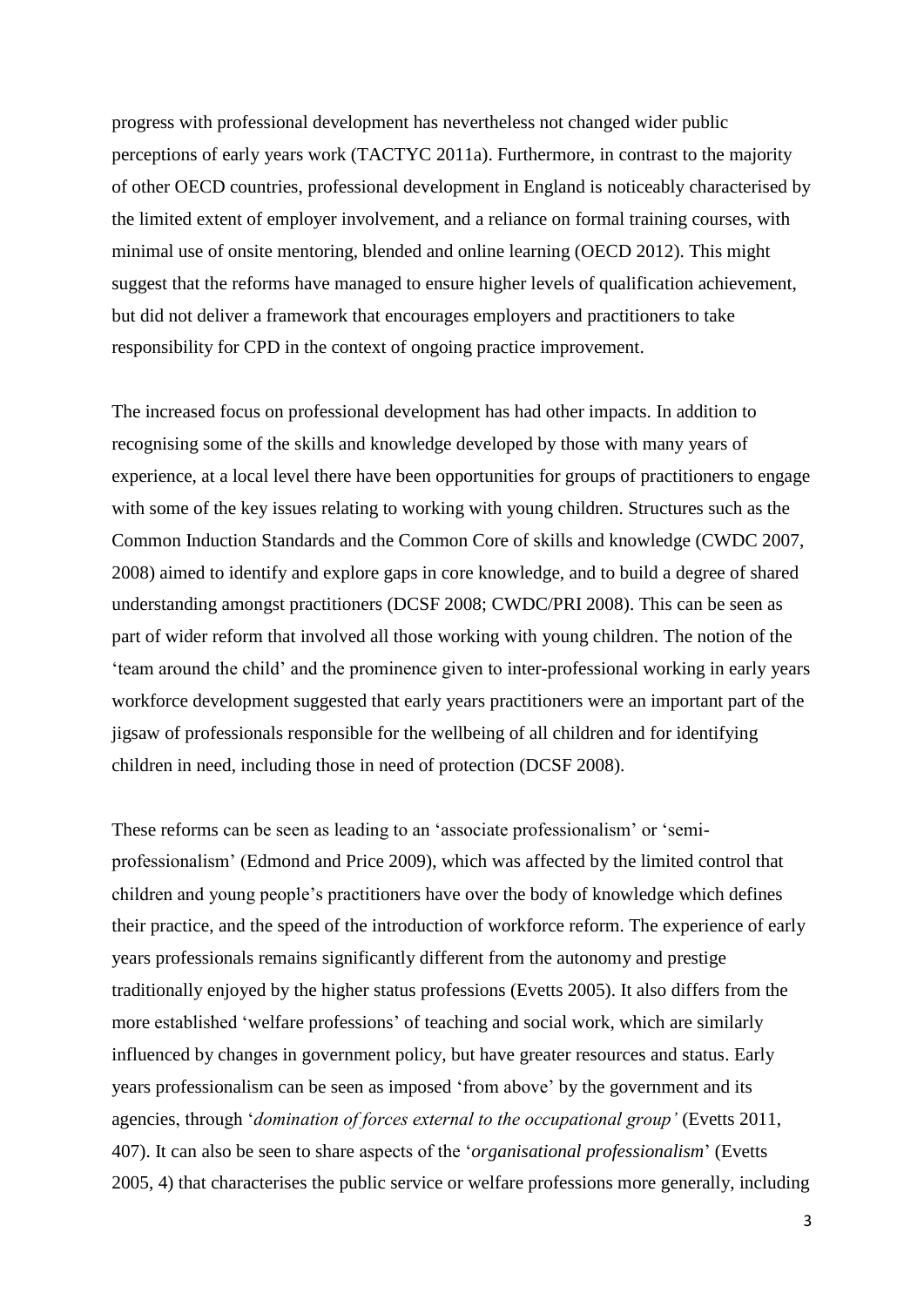a shift towards managerialism and a sense that discourses of professionalism are used as mechanisms of control (Fournier 1999; Osgood 2006, 2010). The perception of control can be extended to the central role of government and agencies in specifying the content of programmes of initial professional development, induction standards and processes of continuing professional development and career progression, shaping notions of competence (Fournier 1999). This could also entail using the appeal of the notion of professionalism to motivate and attempt control over practitioners who have suffered from a longstanding lack of recognition for their work (Burgess-Macey and Rose 1997; McGillivray 2008; Osgood 2010)

The arrival of the coalition government heralded a change of direction with the abolition of the Department for Children Schools and Families, the recreation of a Department for Education, and the review of some of the agencies and bodies which had been instrumental in the implementation of the Every Child Matters reforms of the New Labour government. As part of this process a series of reviews were commissioned, including the Nutbrown Review of early education and childcare qualifications, which published its final report, Foundations for Quality in June 2012. The policies of the coalition pose a series of challenges for early years education and care in England, most significantly the requirement to sustain quality of provision while suffering considerable reductions in funding, along with changes to the Early Years Foundation Stage (EYFS) and a greater emphasis on preparing children for school (Smith 2012), to the possible detriment of more holistic aspects of early years work. The workforce remains poorly paid considering the importance attributed to early years work by government, and the consequences of the coalition policy agenda may compromise the capacity of early years settings, and undermine the motivation of individual practitioners, to engage fully in professional development activity.

In this article the notion of the productive system is used (Wilkinson 2002; Felstead et al. 2009) to illustrate how the structure and stages of early years professional development articulate to influence the form and structure of early years professionalism. With reference to the approach of the New Labour government and, in particular, the proposals put forward in the Nutbrown Review, the mode of professionalism is seen as subject to tensions at the boundaries of 'regions' of professional knowledge (Bernstein 2000; Beck and Young 2005), and ongoing dependence on both government and more dominant 'welfare professions' for its validation. Moreover, the proposals suggested by Nutbrown, however well-intentioned, may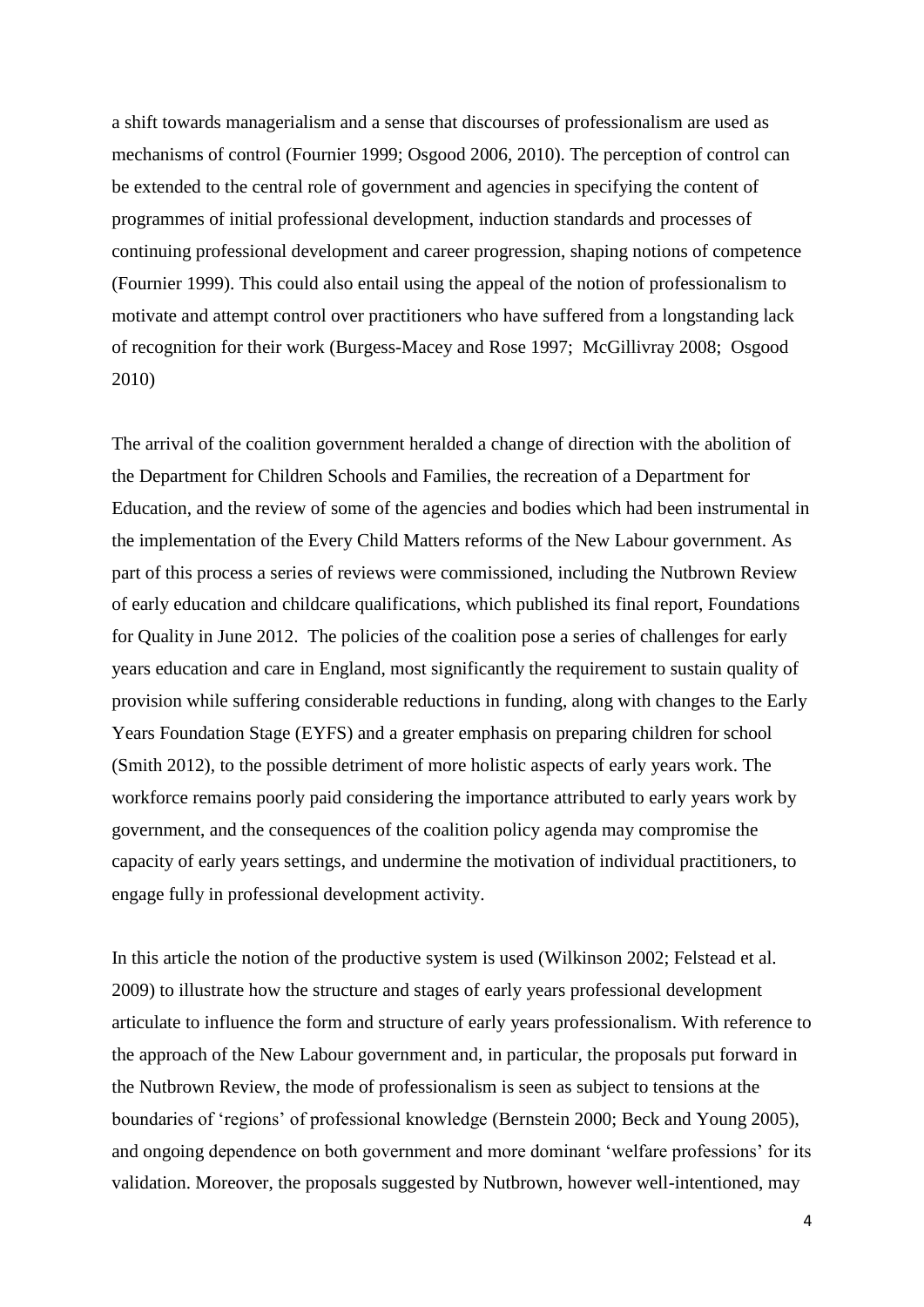suffer from an over-reliance on early years settings to provide the expansive learning environments (Fuller and Unwin 2004) needed to ensure continuous professional development activities are accessible and have impact on practice for children and families. The considerable diversity of early years settings may also influence change here, as processes that could embed relatively smoothly in well-resourced and still relatively homogenous professional domains (i.e. teaching in compulsory education or nursing) may be more problematic if the ambition of the reform is to include all early years practitioners.

It is argued that the structuring of professional development would need to alter in the longer term for early years practitioners to gain influence over the productive system and the body of professional knowledge in the early years. By taking responsibility for processes of knowledge recontextualisation in the workplace (Evans et al. 2010), and committing to greater ownership of the design and delivery of CPD, practitioners can participate more fully in the productive system and ongoing reform. A partial subsumption within the norms of the teaching profession may take place, with potential advantages for professional standing (Nutbrown 2012, 57), but this may be to the detriment of practice diversity and result in increasing dislocation between 'official' and 'practitioner conceptions of a 'successful child' (Alexander 2010). These factors impact on the development of shared professional standards and ethos, and discretion and autonomy as professionals, and by implication, the capacity to work effectively in inter-professional arrangements.

#### **The notion of the productive system and its application to professional development**

A productive system can be described as '*where the forces of production combine in production*' (Wilkinson 2002, 2) and was originally devised as a intuitionalist approach to the analysis of economic systems that took account of the '*social system in which production is organised*', '*the structure of ownership and control'* and the '*social political and economic framework within which the processes of production operate*' (Wilkinson 2002, 2). The productive system incorporates the organisational environment and the framework in which it is located (the structure) , and the processes or activities that result in 'the product' (the stages). The great strength of the notion is the integration of macro and meso level analysis to interpret how '*mutual interests'* and '*relative power*' (2002, 2) influence the formation of a '*relatively successful productive system*' (Wilkinson 2002, 6), that is characterised by mutual co-operation and '*social and political structures conducive to effective production*' (2002, 7).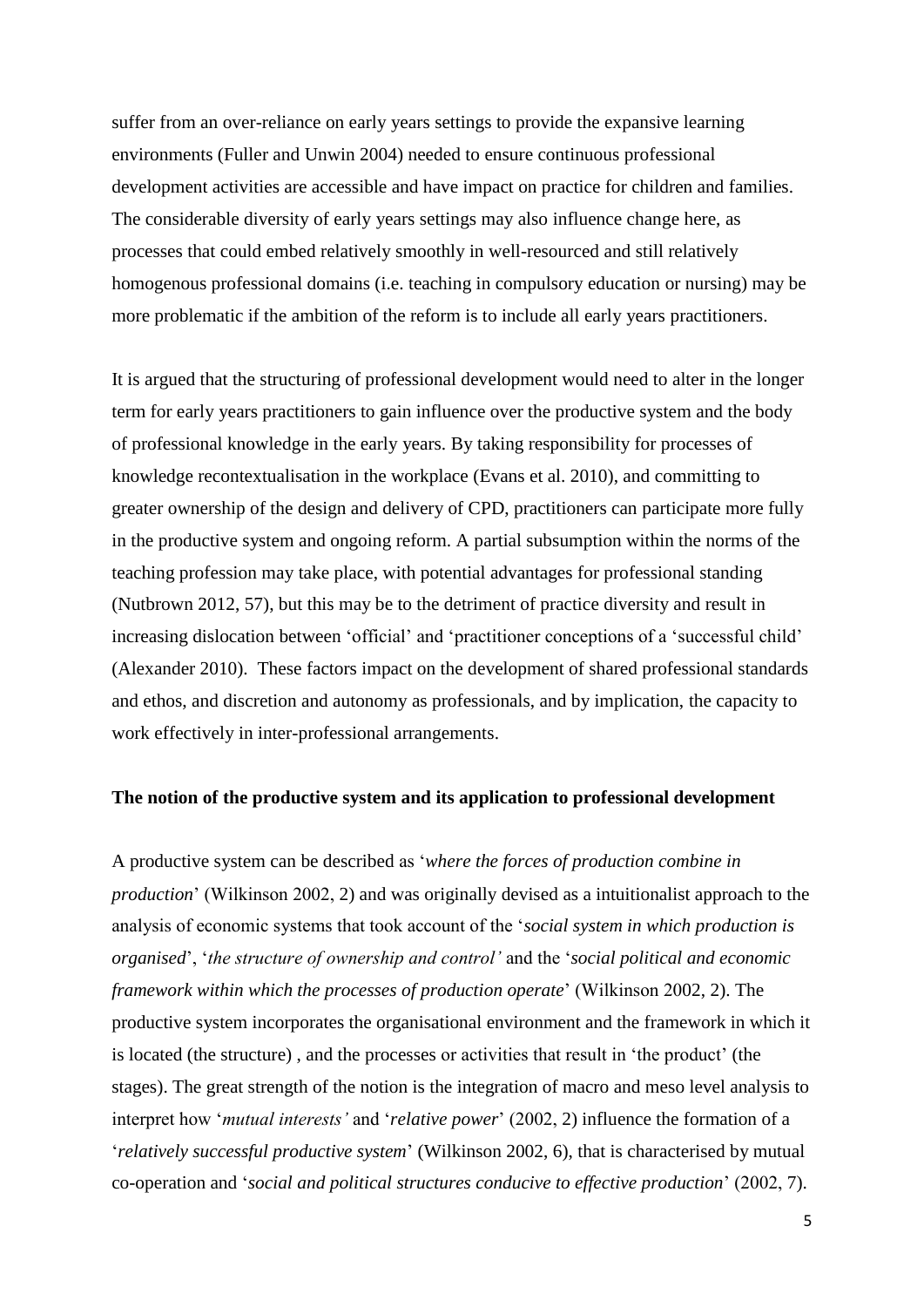Felstead et al. (2009), in their discussion of the Working as Learning Framework, emphasise the importance of the articulation of the structure and stages of production in influencing the outcomes of productive processes. Particularly important here is to note the capacity for mutual interests and relative power to alter at different stages in the productive system, as different combinations of interests, assumptions and notions of 'appropriateness' (March and Olsen 1984; Di Maggio and Powell 1991) pertinent to particular inter-organisational relationships affect the outcome of each stage.

The productive system notion lends itself well to analysis of processes of professional development, which sit within wider structures that are influenced by the relative power of different professional groups, organisations and government. The stages of professional development vary by profession, but often comprise periods of initial professional development, the validation of a period of initial professional experience or induction, and processes of continuing professional development that sometimes entail progression within organisations and in terms of professional status. At each stage a different constellation of organisational, economic and socio-political interests have influence on the form and character of the period of professional formation, with the professional themselves often having increasing influence as the stages proceed. The 'product' in the case of such a productive system can be understood as a 'relatively successful professional', with the capability to undertake the activities required of her or him by the relevant professional body and society at large. The productive system notion also offers an opportunity to address macro and meso contexts of professional formation and to identify how these may influence the functioning of the profession and its relationships with other professions, clients and employing organisations.

## **Structure of production in the development of Early Years Practitioners**

During the latter part of the New Labour period the structure of production of early years professional development involved a distribution of power in a network involving the Department of Children's Schools and Families (DCSF), the Children's Workforce Development Council (CWDC) and the wider Children's Workforce Network (CWN). In tandem with the implementation of Every Child Matters (HMG 2004) and the associated workforce reform programme (DCSF 2008) these bodies increasingly stipulated the character of early years professional development and thus influenced the design and content of the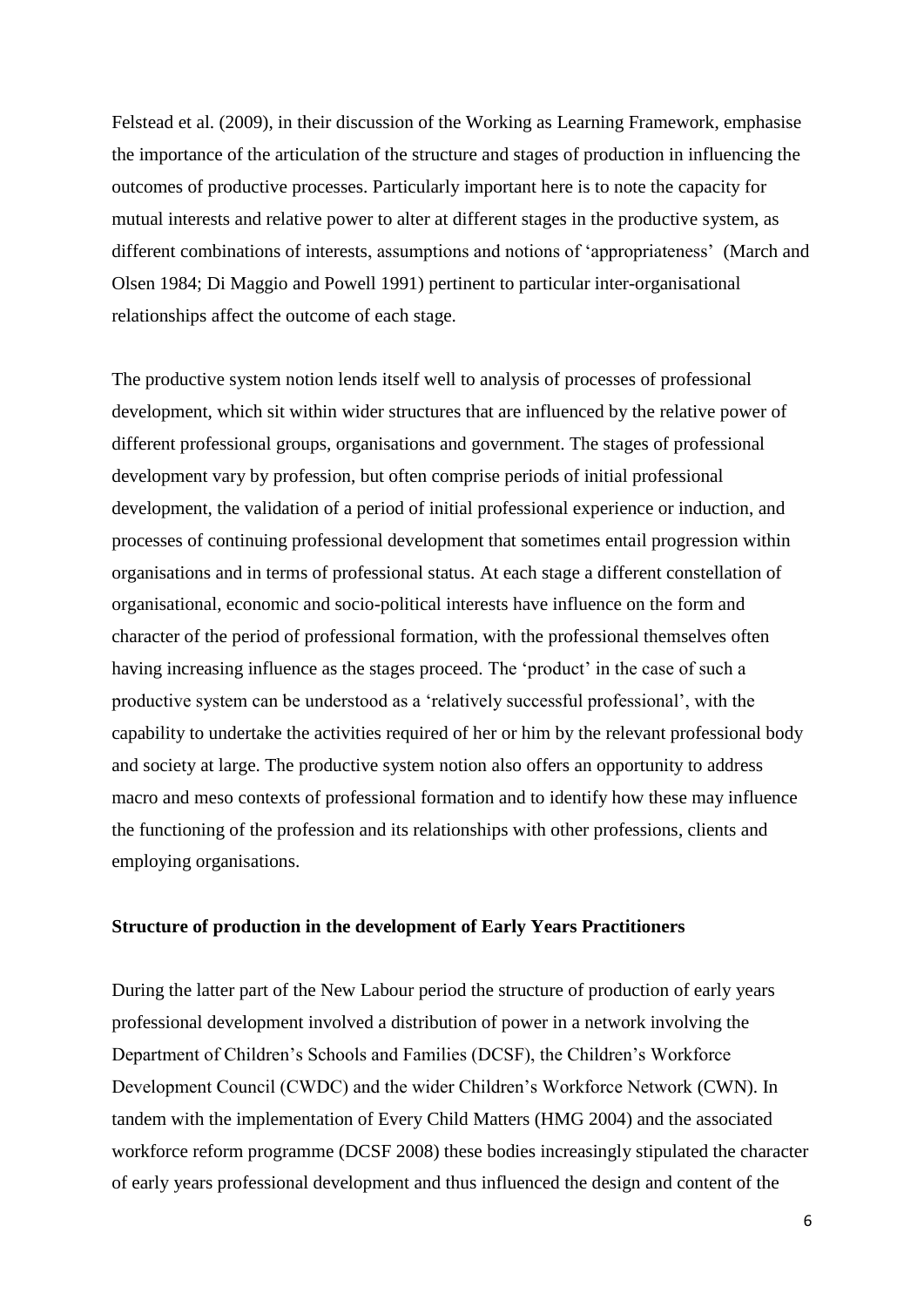new forms of educational provision that developed to meet new legislative and policy requirements. This was undertaken with some regard to local circumstances and with some slight flexibility for interpretation and implementation of policy at the local authority level. The arrival of the coalition government in May 2010 resulted in the re-organisation of the structure reflected in the diagram below, which now includes the Department for Education and the two relevant executive agencies, the Teaching Agency and the National College. Relationships between higher education, independent providers, early years settings, and professional networks persist, but the wider influences, as shown on the right hand side of the diagram, have changed. These changes have altered the influence of those bodies which mediated between central government and early years settings. The local authorities are now charged with a more 'strategic' role in commissioning and planning (DfE /DoH 2011, 71) and the CWDC is now defunct, with responsibilities transferred to the Teaching Agency. The lines between organisational types indicate relationships, which may be imbued with differing levels of relative power and mutual interests depending on the activity or process at hand (see stages in next section). Of course, relationships between the parties do not always exist in every instance. For example, in some local areas relationships between higher education and independent training providers may be strong, whereas in others they may be non-existent.

(Figure 1)

#### **The stages of early years practitioner professional formation**

The Nutbrown review recommends an overhaul of professional development for early years practitioners (Nutbrown 2012, 50-4) and a new set of consistent role descriptions which will promote a 'progression structure' (p.47) and a clearer sense of an 'early years career'. The diagram below attempts to translate these objectives into what this might mean in terms of professional development activities and recognition, taking account of the commitment in the Nutbrown review to introduce a six month induction period for new starters (p.7). The stages A to E are not necessarily sequential, and the majority of practitioners are likely to remain for long periods of time in stages C or D. Some stages may run concurrently, for example practitioners may be developing their professional capabilities and gaining qualifications (Developing as practitioner) while taking on more responsibility in the setting. There may be increasing policy ambitions for more practitioners to progress to stages D or E, which may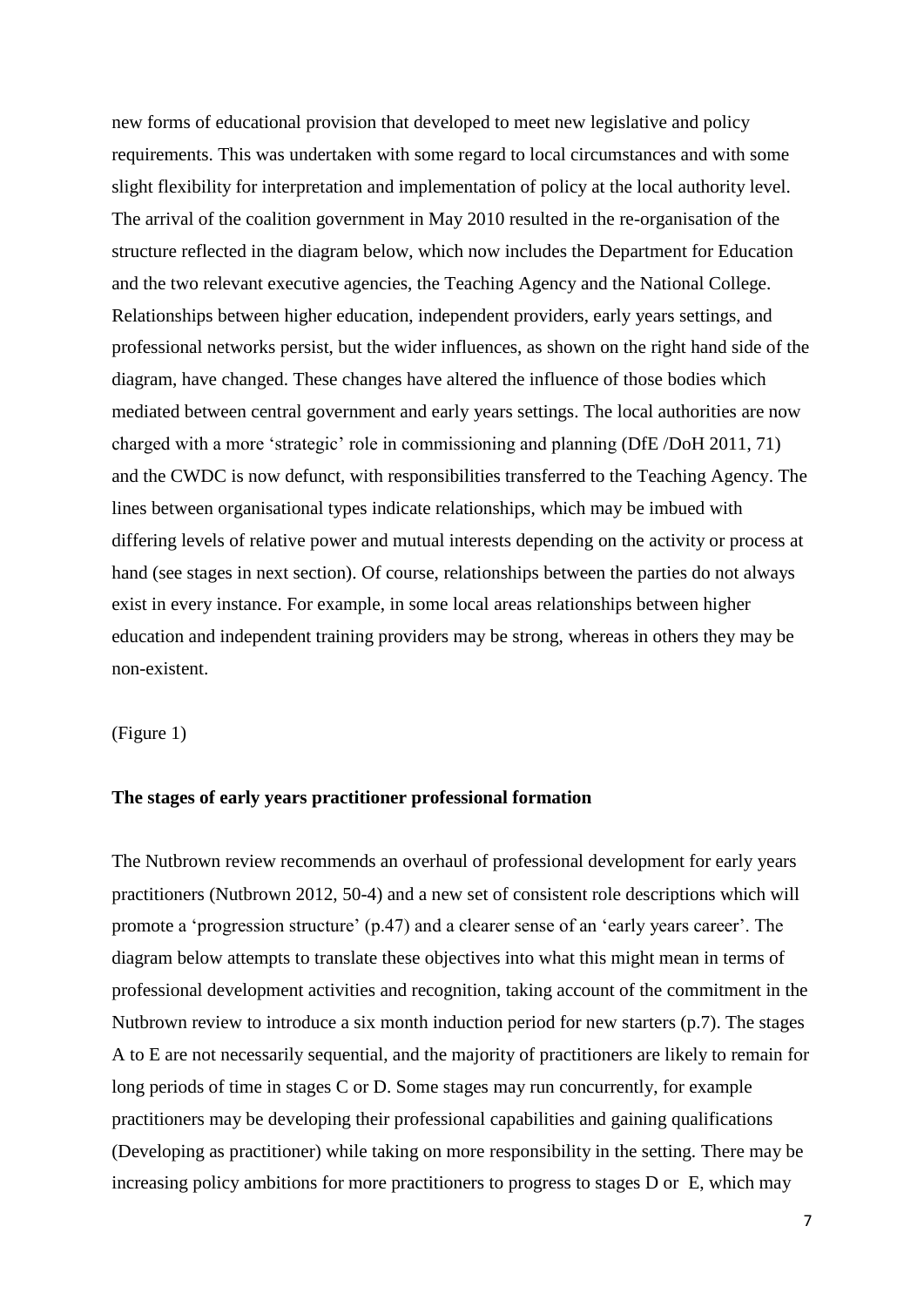involve QTS (pp. 61-2), but could also involve leading or managing without full graduate status. It is important to stress here that the stages A-E are not intended to correspond to notions of qualification level, but rather to the development of professional experience and capability. The early years setting is the key site of continuing professional development, encompassing stages  $B - E$  for all practitioners.

(Figure 2)

#### **The articulation of the structure and stages of production**

The productive system of early years professional development is subject to the changing policy direction of governments, and this may affect the relationships both between the organisations involved with professional development and their co-operative activities, and relations between these organisations and government bodies and agencies. However, the influence of the Department of Education and the Teaching Agency will not necessarily predominate in all the stages outlined above, with other actors exercising greater or lesser levels of influence in different circumstances. For example it could be argued that the specific context of the early years setting will have particular impact on professional formation throughout at least stages B,C and D, with higher education institutions and providers of CPD also having particular influence at stages A and C-D. At stage E, the Nutbrown review envisages a role for professionals with Qualified Teacher Status, which suggests that the teaching profession itself, with its specific norms, values and structures will have impact on this stage of development, in addition to higher education and teacher training partnerships. This may limit the influence of the early years setting for those professionals who reach this stage. The level of flexibility and discretion over the organisation and character of CPD may vary depending on the 'career route', with risks that CPD will be used to standardise professional conduct (Fournier 1999) if government influence remains strong in all parts of the system. There is the risk to CPD quality and consistency, despite Nutbrown's ambition (Nutbrown 2012, 52), if settings and local networks do not feel they have real influence over the relationship between CPD, practice and work organisation in the setting.

At various stages in the productive system we can denote opportunities for mutual interests to exist, and potentially strengthen, irrespective of whatever reforms are introduced. In particular the networks that exist between higher education institutions, independent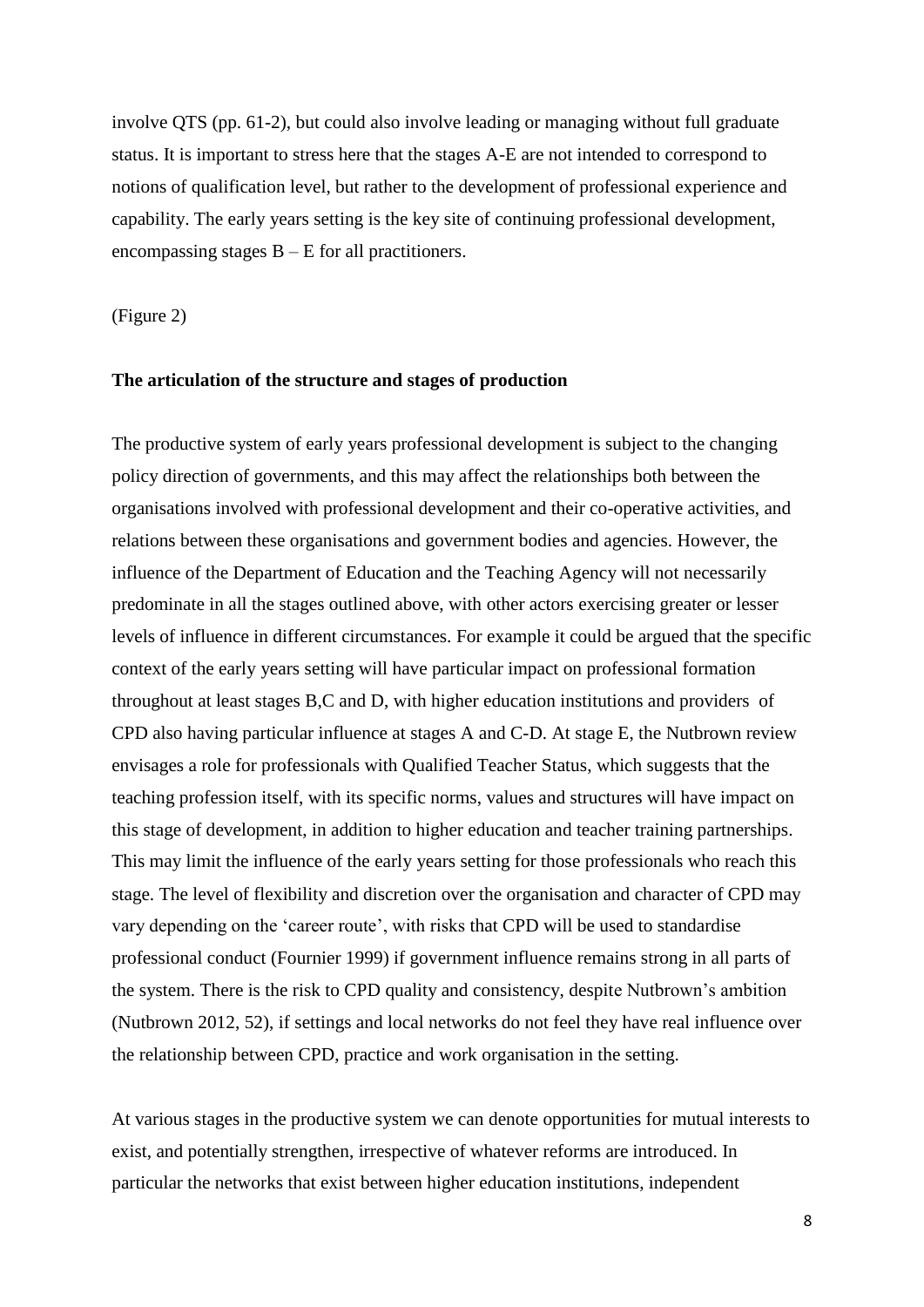providers, early years settings and local and national professional networks have mutual interests in the ongoing professional development of practitioners, and this could result in the types of diverse professional development activities that Nutbrown alludes to (Nutbrown 2012, 53-4) occurring at stages A, C and D in particular. The involvement of those with a range of perspectives and backgrounds at a local level can have considerable value, although changes in the role of local authorities introduced by the coalition government (DfE/DoH 2011) may mean that any local networks need to be led by practitioners, settings or higher education institutions. Of course, this mutuality and culture of co-operation is by no means guaranteed, and the early years sector has a diversity of organisation that can make inclusivity of all practitioners more challenging than the implementation of professional development networks in school teaching for example. Nutbrown recognises the diversity of provision in early years, including childminders and Montessori and Steiner organisations (Nutbrown 2012, 31, 53, 26-7) and this could be an ongoing source of strength for early years practice, providing practitioners have the time and resources to develop and engage with both the network structure and the development opportunities it provides.

Following Nutbrown's recommendations, induction (Stage B in our productive system) will be characterised by the specific dynamics of the employing setting, and potentially a mentor sourced from a setting judged at a higher standard (p. 51). It may be possible for strong local networks, including higher education institutions, settings and independent providers, to influence the productive system here by ensuring a high standard of induction experience and a '*gradual transition to full, rounded participation*' (Fuller et al. 2007, 745) for new starters. This could involve opportunities to visit other local settings, and to engage with a local CPD network.

#### **Regionalisation and professional reform**

Wilkinson identifies the potential for evolution in productive systems in the form of dynamic interaction and alterations in the productive and power relationships '*within and between productive systems*' (2002, 6). In the context of the professional formation of early years practitioners the level of interaction between the productive domains of the teaching and early years professions can be seen to increase if the Nutbrown recommendations are implemented. In particular the focus on placing Qualified Teacher Status at the capstone of practitioner career development (Nutbrown 2012, 45-7), and the concomitant involvement of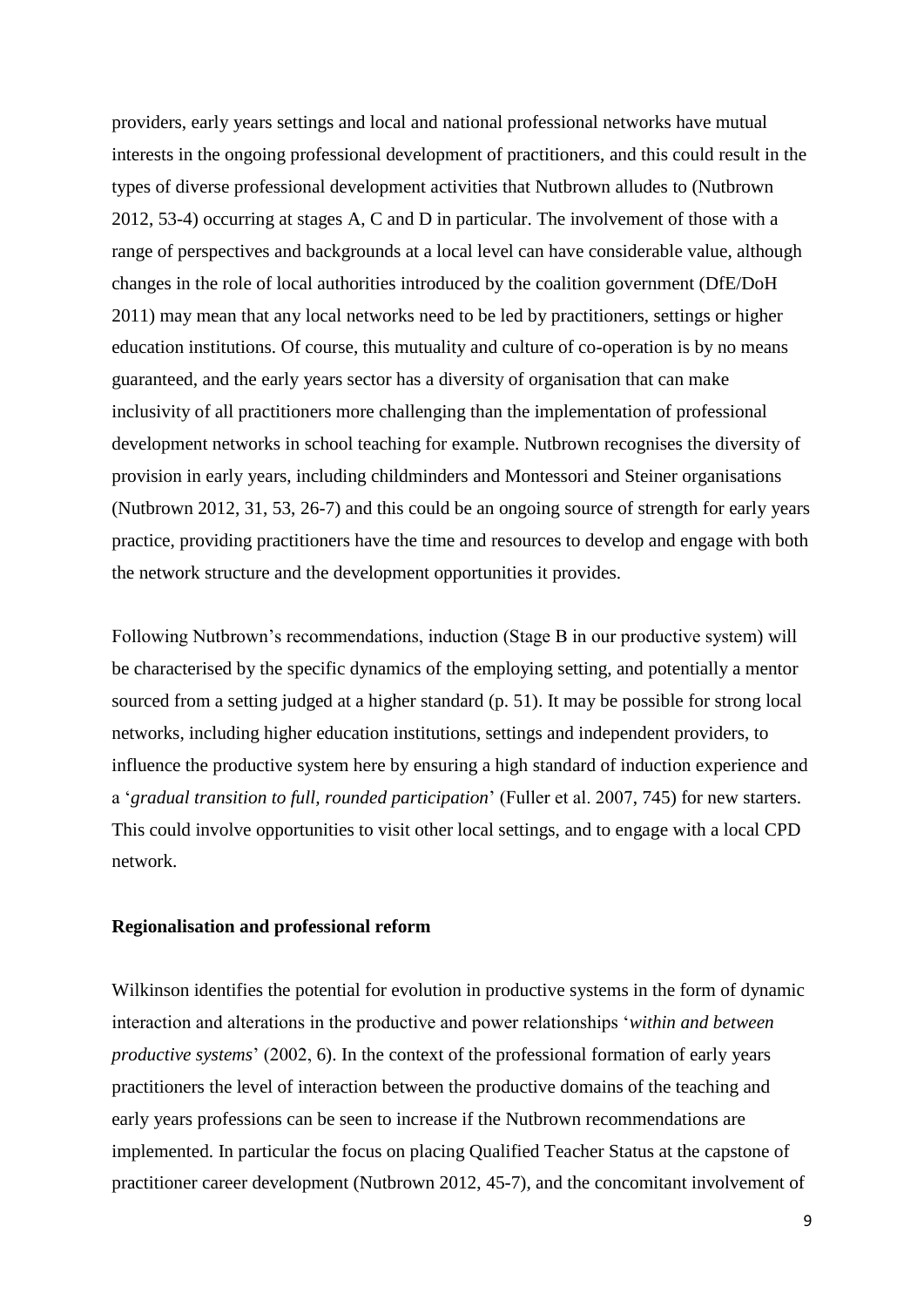Initial Teacher Education providers (p. 59), will impact on the 'regions' of knowledge (Bernstein 2000, 55; Beck and Young 2005) associated with early years practice and teacher education. In effect the degrading and eventual redundancy of Early Years Professional Status (Nutbrown 2012, 8) will amount to putting a glass ceiling on the notion of an early years professional, through which individuals will only be able to pass if they adopt the practices, norms and values of a dominant and more powerful professional group, that of teaching. The region of teacher education is therefore expanded, invited to assume a parenting role to the truncated domain of early years practice, with the likely result that the knowledge base and priorities of the teaching profession have ever greater influence over the early years region. The boundaries of the professional knowledge regions of 'early years' and 'teaching' will further weaken, further reducing demarcation of early years professional identities (Bernstein 2000; Beck and Young 2005).

This analysis does not suggest that the outcome for children and their families will necessarily be negative. Nutbrown outlines the research evidence which supports greater involvement of those from a teaching background in early childhood education and care (Nutbrown 2012, 7, 57-61). The effect, however, may be to reduce the broader focus on holistic development of the child and to distance early years work further from the pedagogic role more common in some other European countries (Moss 2006), along with a risk that the diversity of provision is undermined through a sense that mainstream educational curricula and norms are dominant. This articulates with the coalition government reforms to the Early Years Foundation Stage (EYFS), '*the slimmed down curriculum'* and the commitment to preparing young children for school (DfE/DoH 2011), a change of emphasis unlikely to be universally welcomed by the early years workforce (TACTYC 2011b). The impact on early years professionalism may outlast the longevity of government policy priorities There may be ongoing disruption, at least in the short term, as the move towards a more unified career structure takes root.

There are wider affects here on the notions of professionalism in the early years. Although there can be no illusions that early years professionals share the characteristics of the 'established' professions of medicine and law, the effect of the ongoing reforms to early years professionalism is likely to move early years practice even further from the development of autonomy and control over their own body of knowledge (Friedson 2001; Beck and Young 2005). Similarly, early years professionals have limited opportunities to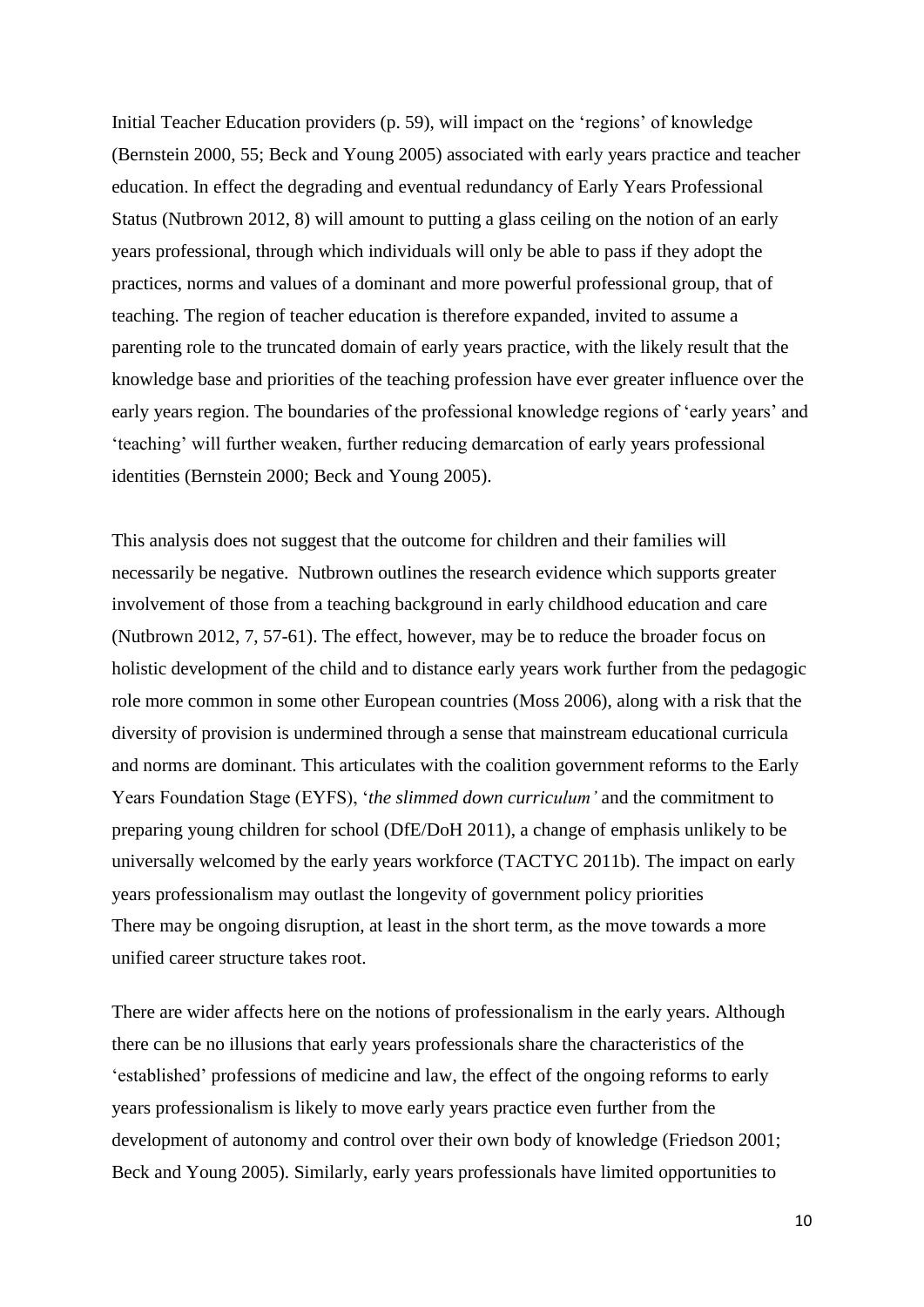define and agree their own values or '*implement a code of ethics through which individual professionals could be held to account by the profession itself'* (Beck and Young 2005, 188). Governments and their agencies have tended to assume this role, as is evident in the Common Induction Standards (CWDC 2007) and the Common Core of Skills and Knowledge, which are said to express a '*set of common values for practitioners'* (CWDC 2008, 2). That said, the values themselves are often implicit and vague (Powell 2010), quite different from the code of ethics that might characterise a more established professional group.

There are also issues around enabling practitioners to take responsibility for both quality of service and professional development which effect many public service professions subject to strong external performance management and accountability. If Ofsted inspections are to be the prime motivator for CPD occurrence, and managers and owners 'expected' to take responsibility (Nutbrown 2012, 52), this may mitigate against the formation of practitionerled networks of CPD, who may be crowded out by imposed CPD mechanisms designed to fit the requirements of Ofsted and the realities of setting organisation. Furthermore, the increasingly dominant mode of professionalism influencing the early years 'region', that of teaching, has had its own well documented struggles over professional identity (Locke et al. 2005; Beck 2008), which are associated with a 'genericism' that assumes the '*inevitable obsolescence of accumulated knowledge'* (Beck and Young 2005, 191) and leaves the profession weaker in the face of external influences.

#### **The impact of the setting on professional development**

The Nutbrown review recognises the crucial importance of the workplace as the key site of professional formation, while also acknowledging the importance of time to study (Nutbrown 2012, .22) away from the workplace and outside of the immediate context of work. There are also recommendations about practitioners progressing to leadership having experience of a range of settings (p.21), with the new Level 3 qualification to include '*at least three different and appropriate settings'* (p.23). For the majority of practitioners, the early years setting in which they work will be the context in which they engage in most of their learning and development, applying and recontextualising the content introduced through the planned '*freely available online modules'* (p. 52) , the '*visits to other settings, experiences which challenge thinking*' and conference attendance (p.53). Nutbrown outlines an '*expectation that leaders, managers, and owners of early years setting prioritise CPD and the professional growth of their workforce'* and welcomes the inclusion of evidence of staff CPD in the new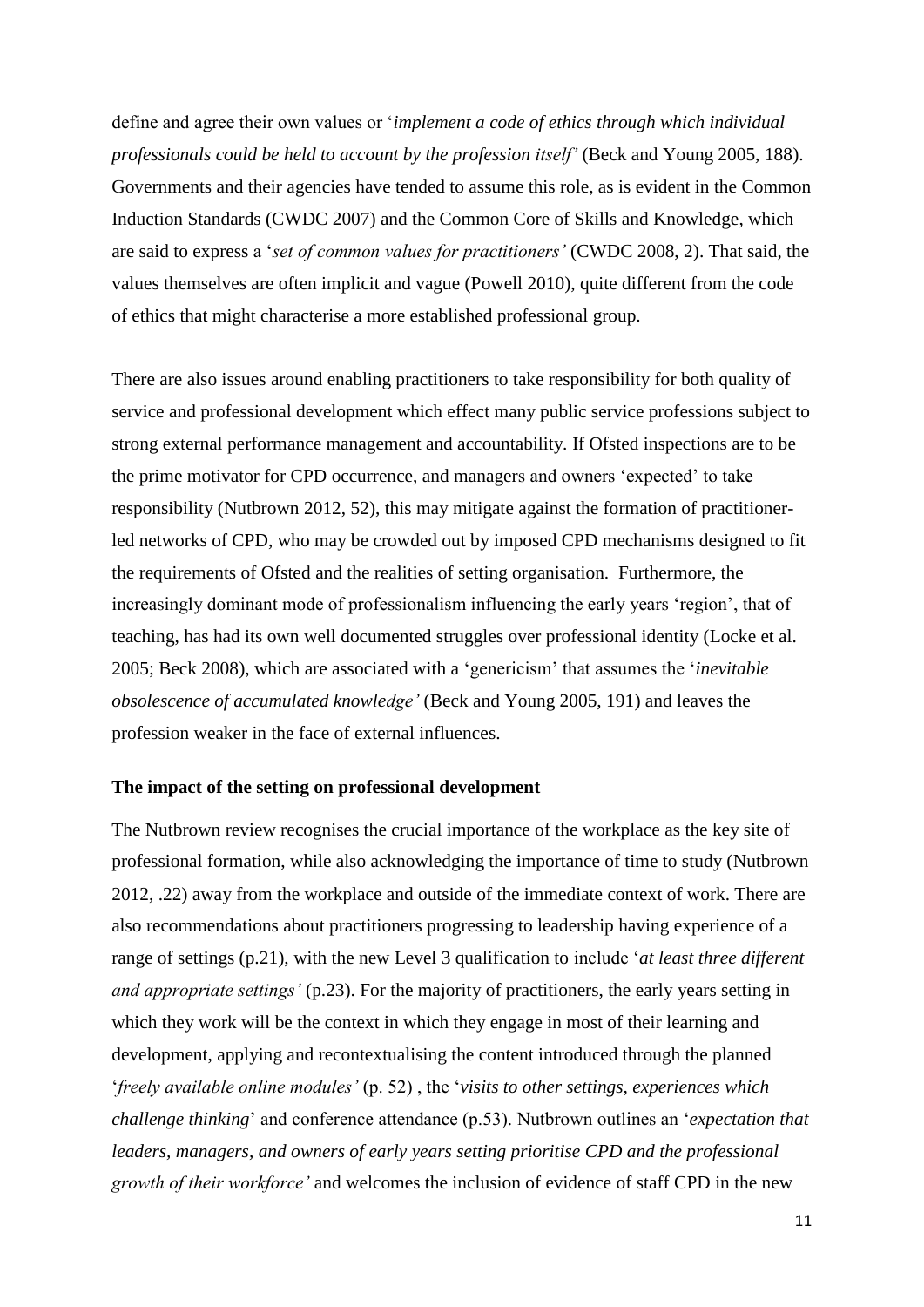Ofsted framework (p.52), but this may set up a scenario in which CPD becomes treated merely as meeting a target rather than genuinely driving practice improvements and supporting individual development. Fuller and Unwin's (2004) concept of expansive and restrictive learning environments highlights the importance of '*planned time off the job, including for knowledge-based courses and reflection*', '*recognition of, and support for employees as learners*', '*opportunities to extend identity through boundary crossing*' and the role of managers as '*facilitators of workforce and individual development*' (Fuller et al. 2007, 745) for effective learning at work. All of these necessitate a form of management and a structured approach to work organisation that are unlikely to be evident in all early years settings, where cultures and practices may not always support learning effectively. For the ambition of Nutbrown's recommendations to be realised the 'expansiveness' of setting environments also needs to be prioritised, and this may entail initiatives targeted at managers and owners as much as qualification reform and developing the consistency of CPD.

A variation in the extent to which learning is enabled by the learning environment is inevitable across practice settings, and this will impact substantially on the '*consistency and commonality of CPD across all settings*' that Nutbrown wishes to ensure (Nutbrown 2012, 52). The suggestion is that online professional development is '*offered independently of.. setting, and regardless of the quality of the setting*' (p.53), but that may leave practitioners in poor quality settings frustrated and demotivated if they are not supported to develop strategies to make practical improvements. This may be compounded if the online CPD offer is seen as fragmented, with limited coherence between the modules offered. There may be a role here for a discussion board or the development of a moderated network of interactivity between practitioners linked to the online content that enables the co-creation of practical improvement strategies, which may also involve persuading and influencing those in authority to do things differently. This could support the development of a virtual) learning community that could also support local networks of CPD, and potentially the creation of new knowledge through the collective examination and solving of practice and setting problems (Engestrom 2001). In addition, as Nutbrown emphasises, there will be a need for a 'blended approach' (Nutbrown 2012, 53), which again suggests that practitioners will need to come together in local networks to maximise their collective development and continue to improve practice. The Teaching Centre and Teaching Schools approaches are suggested as worthy of further investigation (p.54), but there may be a risk that the government moves towards more prescriptive solutions in attempts to drive 'improvement'.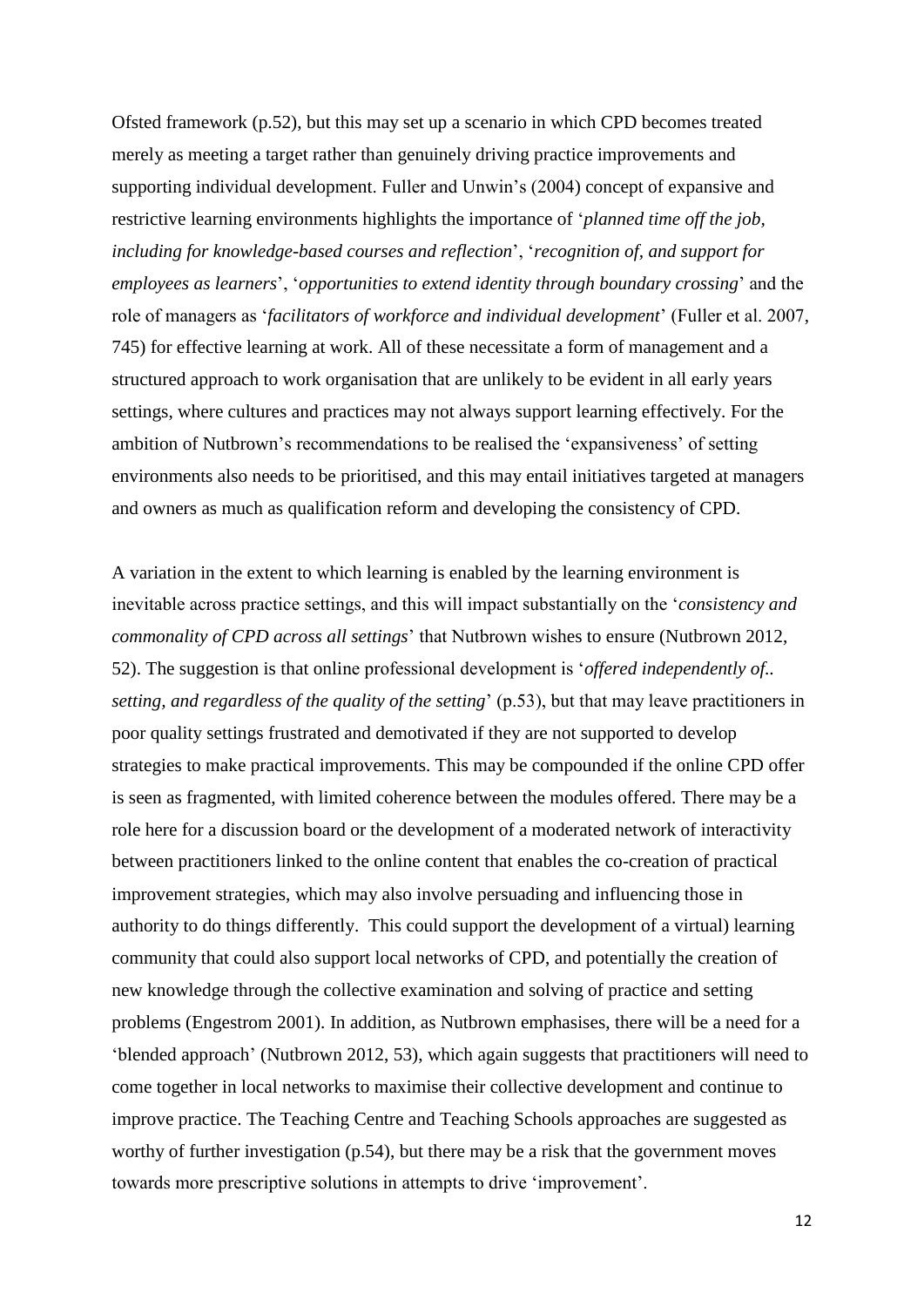#### **Workplace and learner recontextualisation**

The tension between the influence of central agencies and bodies over professional formation and CPD (Nutbrown 2012, 53) and the importance of the setting and local networks of practice for effective realisation of CPD objectives, may challenge the processes of knowledge 'recontextualisation' (Evans et al.2010) needed for core knowledge to be used effectively to improve workplace practice. Setting owners and managers, practitioners and local CPD networks will have the responsibility of ensuring the recontextualisation in workplace settings of the knowledge introduced through initial formation and online CPD modules. Evans et al. (2010, 247) outline the importance of using '*the workplace as the 'testbench' for curriculum knowledge*', emphasising that this needs a '*stretching but supportive environment*' and learners (i.e. practitioners) who take responsibility for '*observing, inquiring and acting'*. Furthermore, the process of 'learner recontextualisation', where individuals combine and interrelate knowledge gained though a programme with their workplace learning can be seen as a vital part of the '*development of a vocational and/or professional identity*', involving '*understanding and articulating the reasons for the constitution of their chosen occupation'*(Evans et al. 2010, 247). Indeed the notion of practitioners forming '*chains of recontextualisation as they seek to understand and evolve practice*' (Evans et al. 2010, 246) may be a useful way of thinking through how early years practitioners can gain greater control over their continuing professional development and ongoing formation. This can be achieved by working together to make connections across workplaces and settings, between the vertical and horizontal aspects of knowledge, and with higher education institutions and independent providers, to support innovation and improvement within workplaces for the benefit of children, families and early years practice.

#### **Concluding remarks**

The productive system of early years professional development is characterised by the dominance of the policies of governments and aspects of the organisational professionalism that affects other 'public service' professions. In the case of early years practitioners, the move towards greater influence from the teaching profession and the eventual redundancy of Early Years Professional Status, as suggested in Nutbrown, would provide even greater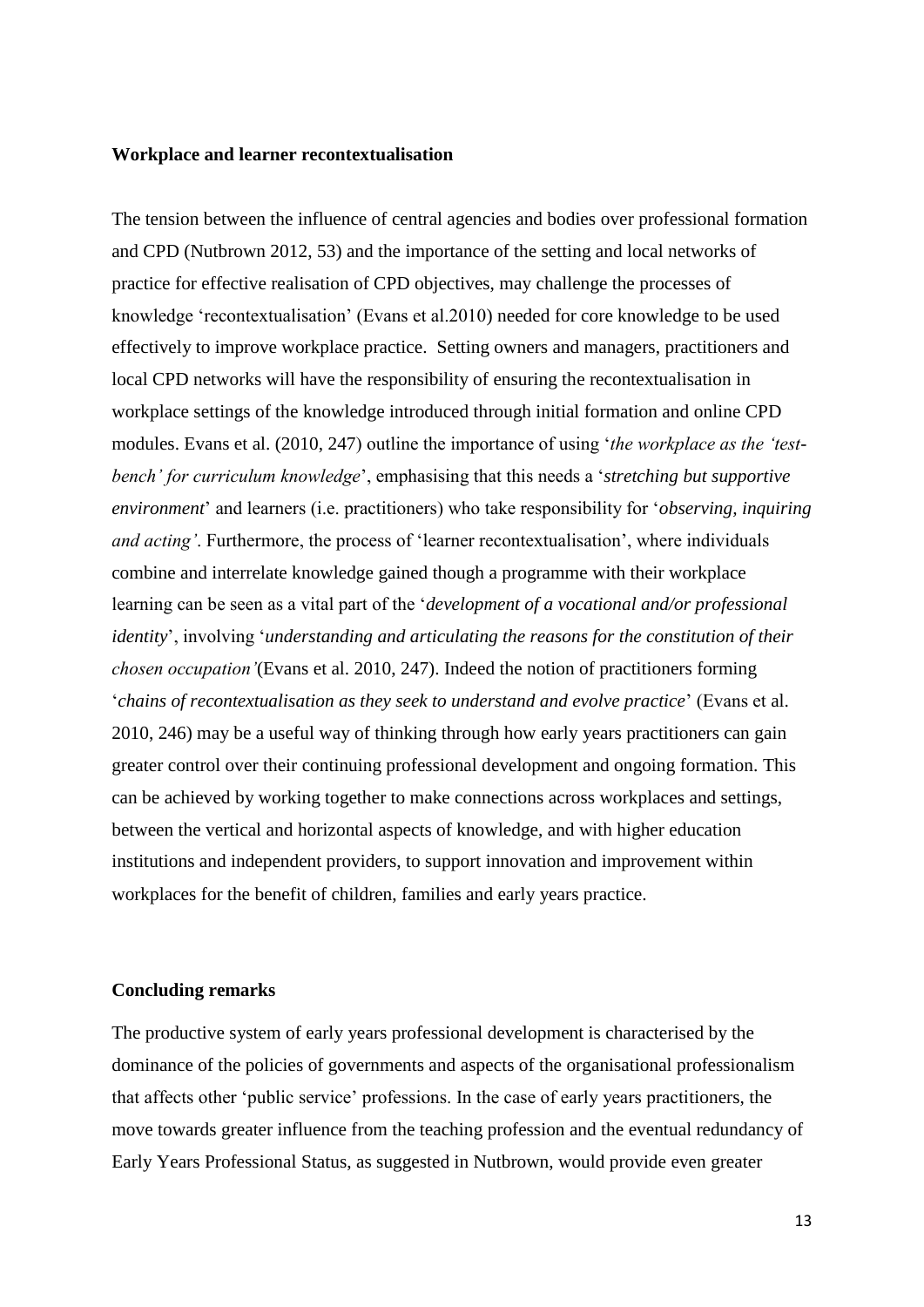distance between the realities of early years practice and classical professional norms of autonomy, discretion and societal status. However, the recommendations outlined in respect of CPD and the development of a more stable and consistent career structure (Nutbrown 2012, 47-8, 52-4) may provide some opportunities. It can be argued that a commitment to improve CPD would be, in itself, an opportunity for practitioners to take greater control in the productive system of their own formation. Early years practitioners, working in collaboration with higher education institutions and independent training providers, can seek to strengthen the local, and virtual, networks through which Continuing Professional Development activities are designed and delivered. These can be used to challenge, and expose, any tensions that continue to arise in policy-driven and practitioner conceptions of the 'successful child' (Alexander 2010), thus ensuring that the form and content of CPD continue to meet the needs of practitioner development, and thereby support the well-being and development of the children they work with. There is also likely to be a role here for bodies representing early years practitioners at a local and national level. In tandem with these processes, practitioners can actively pursue the formation of 'chains of recontextualisation' (Evans et al. 2010) that will help them develop their professional identity and improve workplace practice. This will help practitioners to progressively gain greater influence in the articulation between structure and stages in the productive system, and thereby contribute to and influence the ongoing reform of their practice and profession. This influence could extend into the specifications that will be needed for QTS in the early years, including through engagement with the higher education institutions who have been involved in the growth of programmes for early years practitioners.

The actions of government and associated agencies are also vitally important for the productive system. In order to ensure that Continuing Professional Development reforms and ambitions are realised, the role of the setting in ensuring a challenging but supportive learning environment and system of work organisation needs to be more widely recognised and addressed. The diversity of early years settings may mean that it is difficult to transfer models directly from more homogenous contexts in a linear fashion, meaning that a range of approaches may be needed. Again, the initiative could come from networks of practitioners, setting standards and persuading owners and managers of the value of all dimensions of an 'expansive' learning environment (Fuller et al. 2007), but government also has a role in setting out these expectations.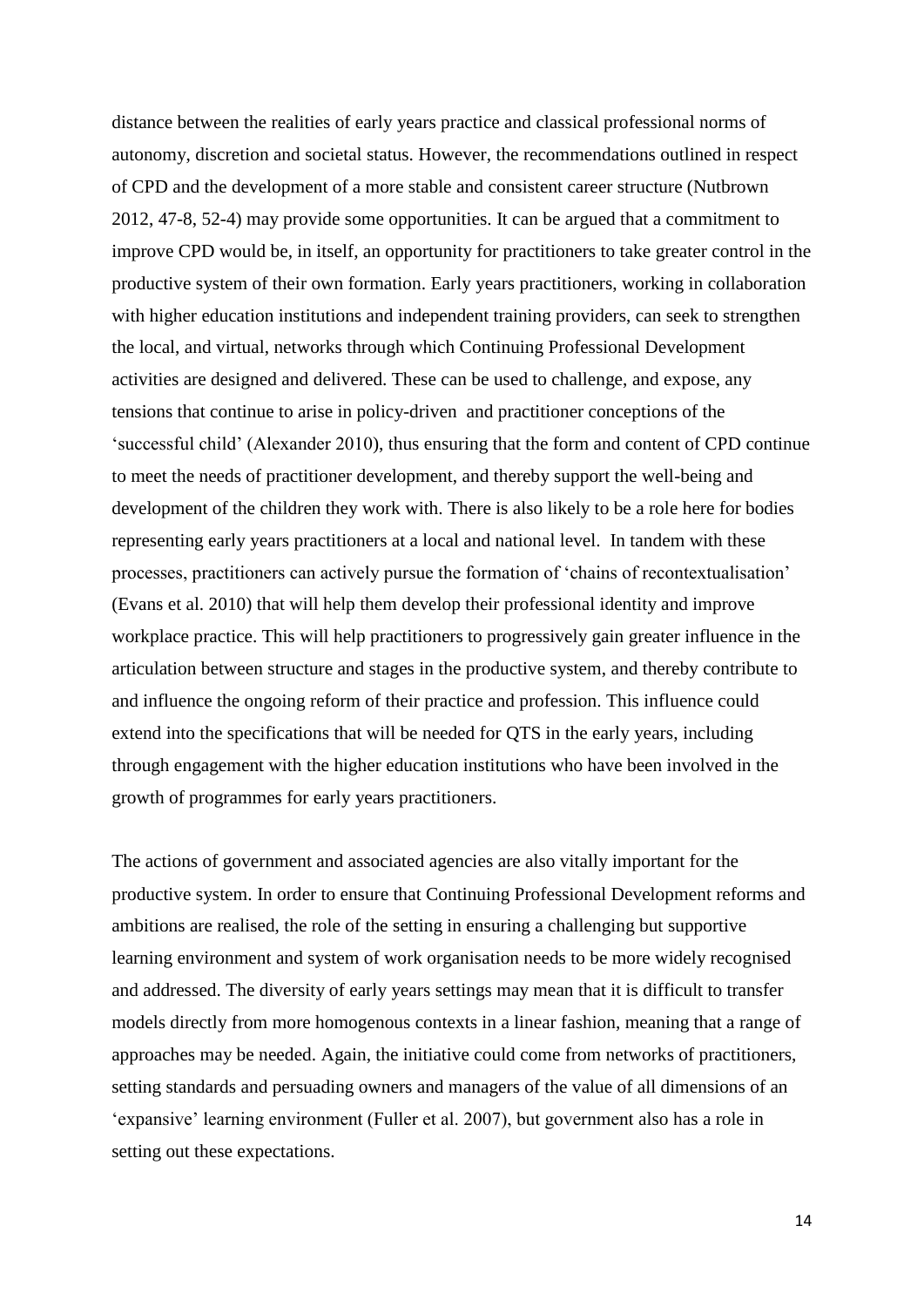# **References**

Ainley, P. 2004. Foundations Rock the Edifice. *Times Higher Education*, January 23rd.

Alexander, E. 2010. A successful child: early years practitioners' understandings of quality. *Early Years: An International Journal of Research and Development* 30, no.2: 107-118.

Beck, J. 2008. Governmental Professionalism: Re-professionalising or de-professionalising teachers in England? *British Journal of Educational Studies* 56, no. 2: 119-143.

Beck, J. and M. F. D. Young. 2005. The assault on the professions and the restructuring of academic and professional identities: a Bernsteinian analysis. *British Journal of Sociology of Education* 26, no.2: 183-197.

Bernstein, B. 2000. *Pedagogy, symbolic control and identity: theory, research and critique.*  Rev ed. Oxford: Rowman and Littlefield.

Burgess-Macey, C. and J.Rose. 1997. Breaking through the barriers: professional development, action research and the early years. *Education Action Research* 5, no.1:55-70.

Children's Workforce Development Council. 2006. *Early Years Professional Prospectus*. Leeds: CWDC.

Children's Workforce Development Council. 2007. *The Common Induction Standards*. Leeds: CWDC

Children's Workforce Development Council. 2008. *Common Core of Skills and Knowledge*. Leeds: CWDC

Children's Workforce Development Council / Policy Research Institute. 2008. *2020 Children and Young People's Workforce Strategy: Report of the Children's Workforce Practitioners Workshops*. Leeds: CWDC.

Department of Children Schools and Families. 2008. *2020 Children and Young People's Workforce Strategy: The evidence base*. DCSF: London.

Department for Education / Department of Health .2011. *Supporting Families in the Foundation Years*. London: HMSO.

DiMaggio, P.J. and W.W. Powell. 1991. Introduction. In *The new institutionalism in organizational analysis*, eds. W.W. Powell and P.J. DiMaggio, 1-38. Chicago: University of Chicago Press.

Edmond, N., Hiller, Y., and M.Price. 2007. Between a rock and a hard place: the role of HE and foundation degrees in workforce development. *Education and Training* 49, no.3: 170– 181.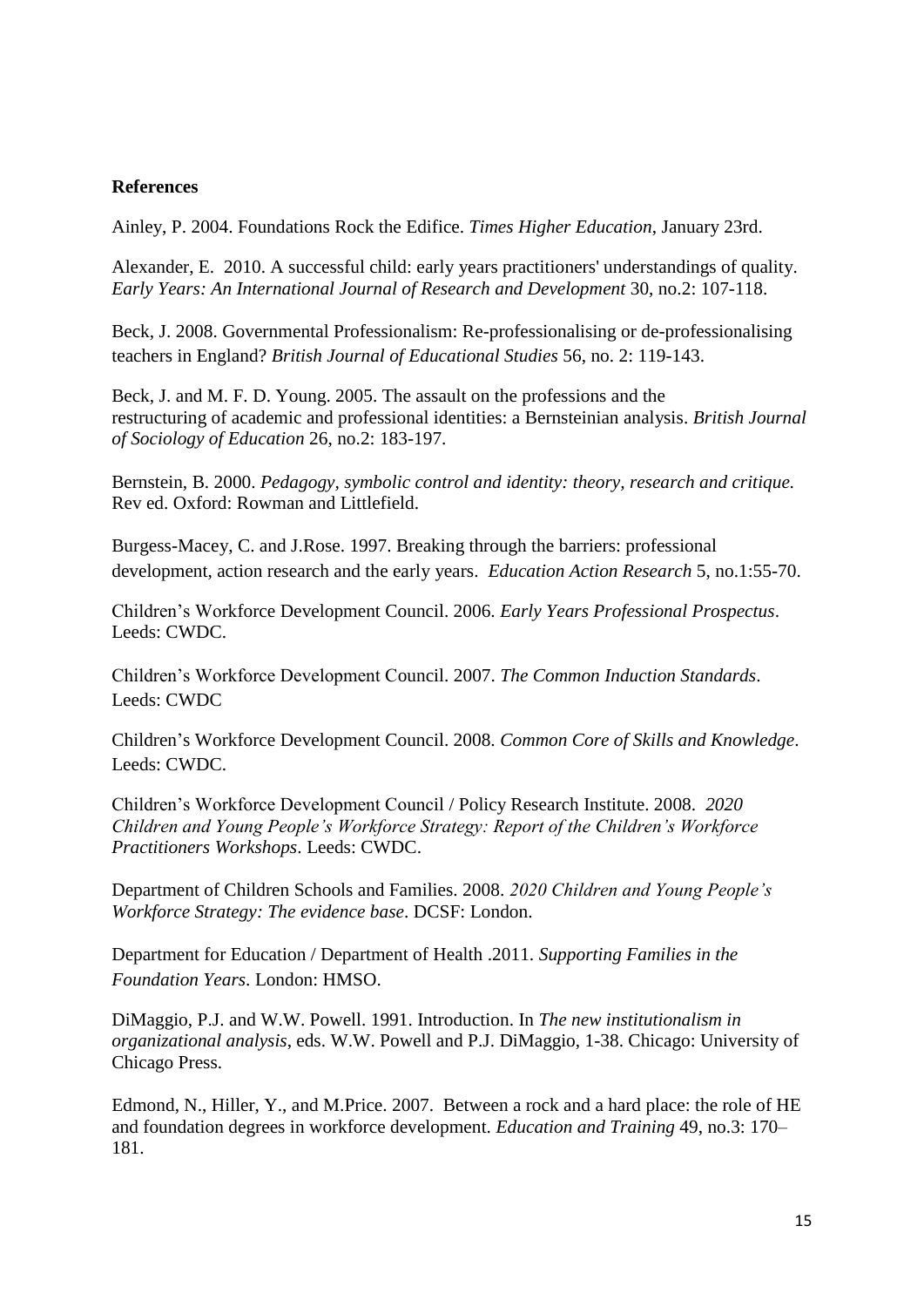Edmond, N. and M.Price. 2009. Workforce re-modelling and pastoral care in schools: a diversification of roles or a de‐professionalisation of functions? *Pastoral Care in Education: An International Journal of Personal, Social and Emotional Development* 27, no. 4: 301-311.

Engeström, Y. 2001. Expansive learning at work: towards an activity-theoretical reconceptualization., *Journal of Education and Work* 14, no.1: 133–156.

Evans, K., Guile, D., Harris, J., and H.Allan. 2010. Putting Knowledge to Work. *Nurse Education Today* 30, no.3:245-251.

Evetts, J. 2005. The Management of Professionalism: a contemporary paradox. ESRC Teaching and Learning Research Programme Seminar Series: Changing Teacher Roles, Identities and Professionalism, October 19<sup>th</sup>, at King's College, London.

Evetts, J. 2011. A new professionalism? Challenges and opportunities. *Current Sociology* 59, no. 4: 406-422.

Felstead, A., Fuller, A., Jewson, N. and L.Unwin. 2009. *Improving working as learning*. London: Routledge.

Fournier, V. 1999. The Appeal to 'Professionalism' as a Disciplinary Mechanism. *The Sociological Review* 47, no.2: 280–307.

Friedson, E. 2001. *Professionalism: The Third Logic*. London: Polity.

Fuller, A. and L. Unwin. 2004. Expansive learning environments. In *Workplace learning in context*, eds. H. Rainbird, A. Fuller, and A. Munro, 126-144. London: Routledge.

Fuller, A. Unwin, L., Felstead, A., Jewson, N. and K. Kakavelakis. 2007. Creating and using knowledge: an analysis of the differentiated nature of workplace learning environments. *British Educational Research Journal* 33, no.5: 743-759.

Higher Education Funding Council for England. 2008. *Foundation Degrees: Key statistics 2001-02 to 2007-08*. Bristol: HEFCE.

HM Government. 2004. *Every Child Matters: Change for Children*. London: HMSO

Locke, T., Vulliamy, G., Webb, R. and M.Hill. 2005. Being a 'professional' primary school teacher at the beginning of the 21st century: a comparative analysis of primary teacher professionalism in New Zealand and England. *Journal of Education Policy* 20, no. 5: 555– 81.

March, J.G. and J.P. Olsen 1984. The New Institutionalism: Organizational Factors in Political Life. *American Political Science Review* 78, no. 3.: 734-749.

McGillivray, G. 2008. Nannies, nursery nurses and early years professionals: constructions of professional identity in the early years workforce in England. *European Early Childhood Education Research Journal* 16, no.2: 242-254.